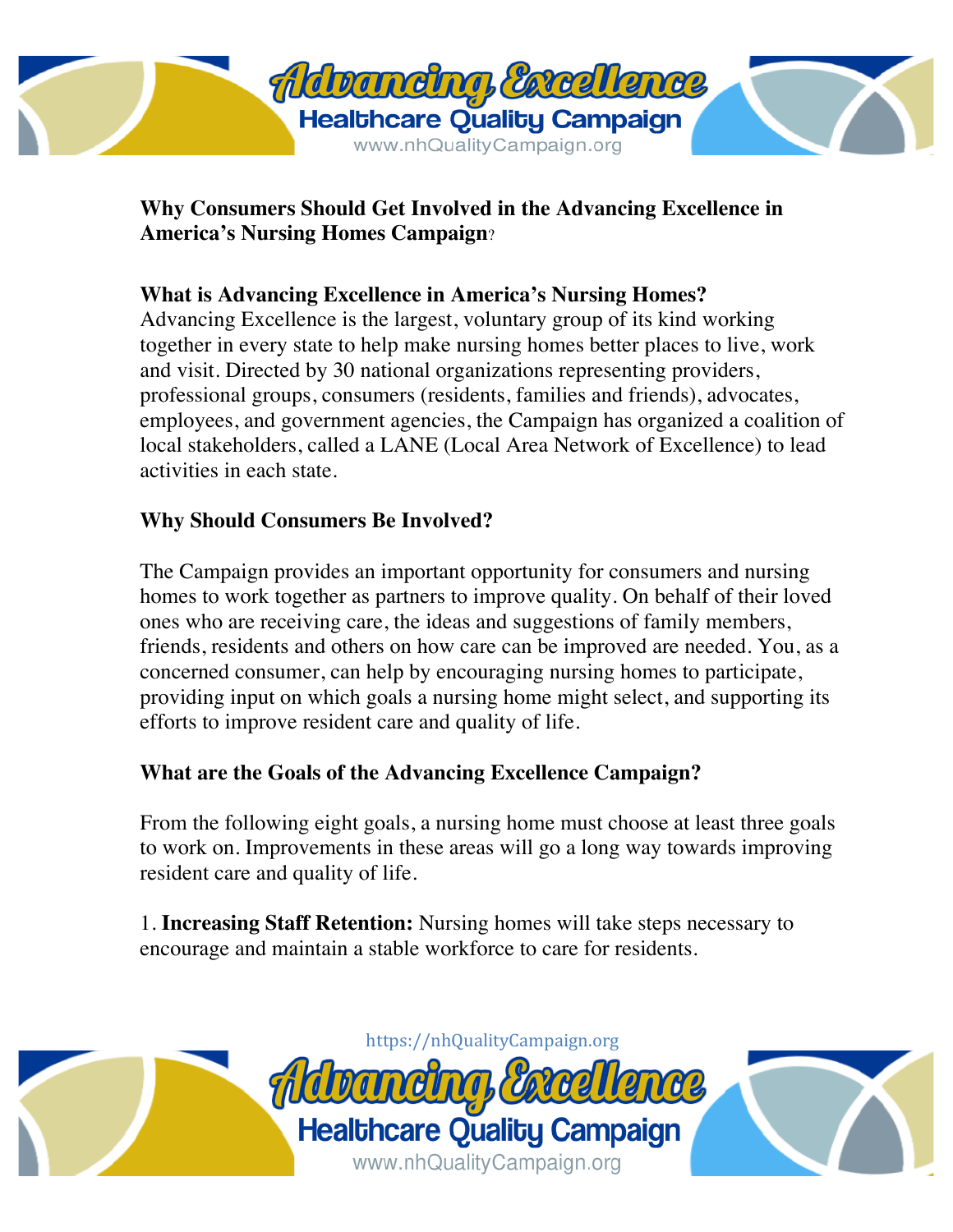

2**. Increasing Use of Consistent Assignment:** Being regularly cared for by the same caregiver lets residents establish strong relationships with their caregivers, who can then see them as individuals. To maximize this important component of quality, nursing homes will employ "consistent assignment" of Certified Nurse Aides. 3. Reducing Restraint Use: Nursing home residents are independent to the best of their ability and will rarely be physically restrained.

4. **Decreasing Pressure Ulcers:** Nursing home residents will receive appropriate care to prevent and appropriately treat pressure ulcers when they develop.

5. **Reducing Pain:** Nursing home residents will receive appropriate care to prevent and minimize episodes of moderate or severe pain. Objectives for long stay and short stay are slightly different.

6. **Improving Advance Care Planning:** Following admission and prior to completing or updating the plan of care, all nursing home residents will have the opportunity to discuss the goals they have for their care or the kind of care they would want if they are no longer able to speak for themselves. This talk would be with an appropriate member of the healthcare team. The information should then be recorded in their medical record and used in the development of their plan of care.

7. **Increasing Resident/Family Satisfaction:** Nursing homes will ask residents and families about their experience with care and daily life in order to improve the quality of care provided in the future. Helping nursing homes improve the quality of life for residents and staff http://www.nhqualitycampaign.org

8. **Improving Staff Satisfaction:** Nursing homes will ask staff about their satisfaction with their work at least once a year and when they stop working at the home. This information will be used to improve working conditions so there is less turnover and better care provided. What Can You Do? If you or a loved one is now or might soon be residing in a nursing home:

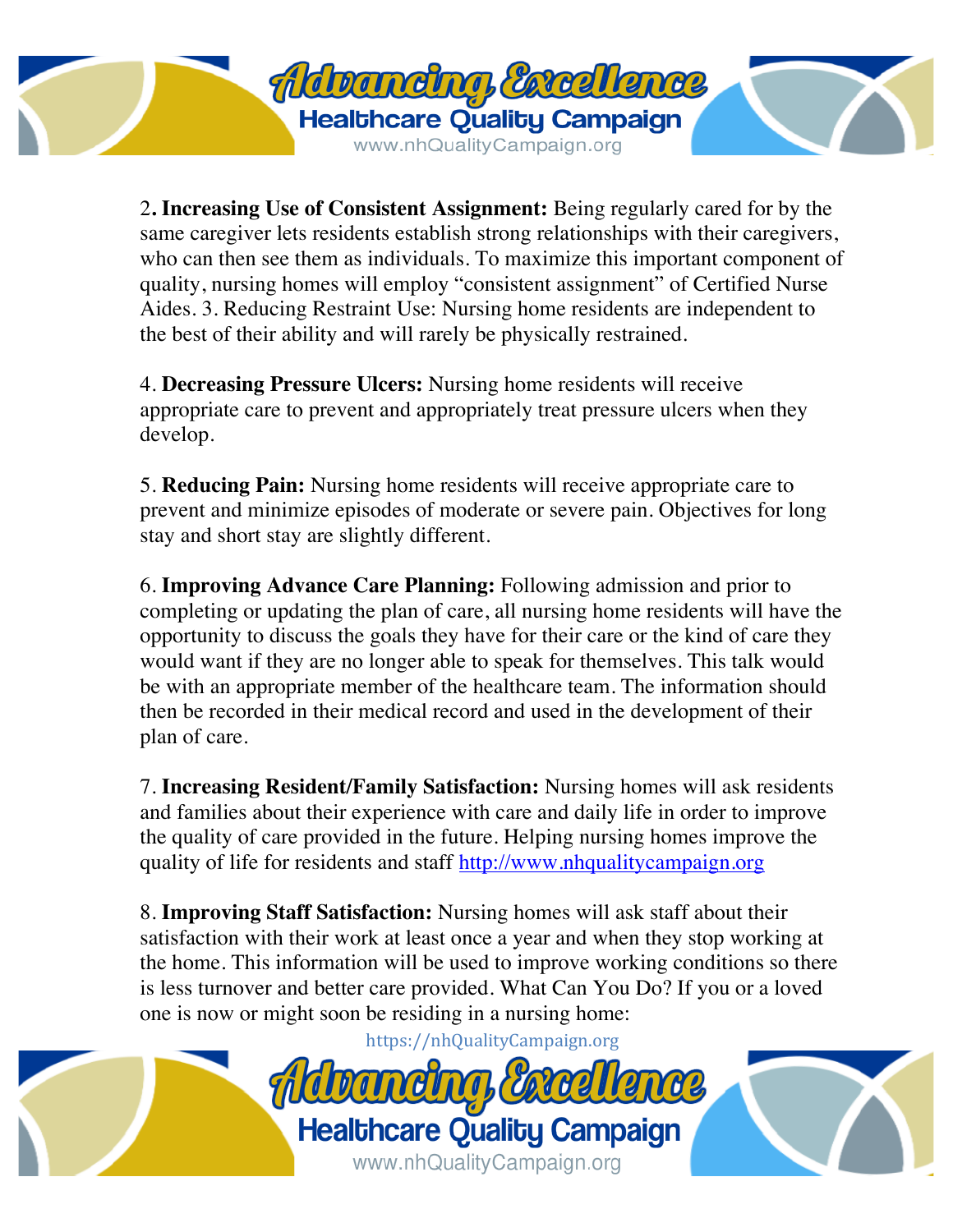

• Join the Campaign! Go to the Campaign website, www.nhqualitycampaign.org, and click on the Consumer button for more information on Advancing Excellence. Become a part of the Campaign to show nursing homes how important quality is to you.

• Explore the Campaign website at www.nhqualitycampaign.org, which has a lot of information that may help you learn more how you as a consumer can work with the nursing home to improve the quality of resident care. In particular, you may want to review the new Consumer Tip Sheet, and the Consumer Action Plan with its many tools and resources.

• Review the Consumer Fact Sheets for each of the eight goals; these are on the Campaign website and will provide you with a better understanding of what participating nursing homes are working on

• If you have a particular nursing home in mind, check the list of participating nursing homes on the Campaign website, or ask the administrator or director of nursing (DON) if the nursing home has joined the Campaign.

• If the nursing home is participating, thank the administrator or director of nursing for their commitment! Then, find out what goals have been chosen, and discuss the steps will be taken toward meeting the goals the nursing home has selected.

• If your nursing home is not participating, encourage the administrator or corporate office to sign up.

• Show your commitment to excellence by going to the Advancing Excellence website and joining the Campaign. By signing up you will receive free updates on the Campaign and you will have access to information about the Campaign.